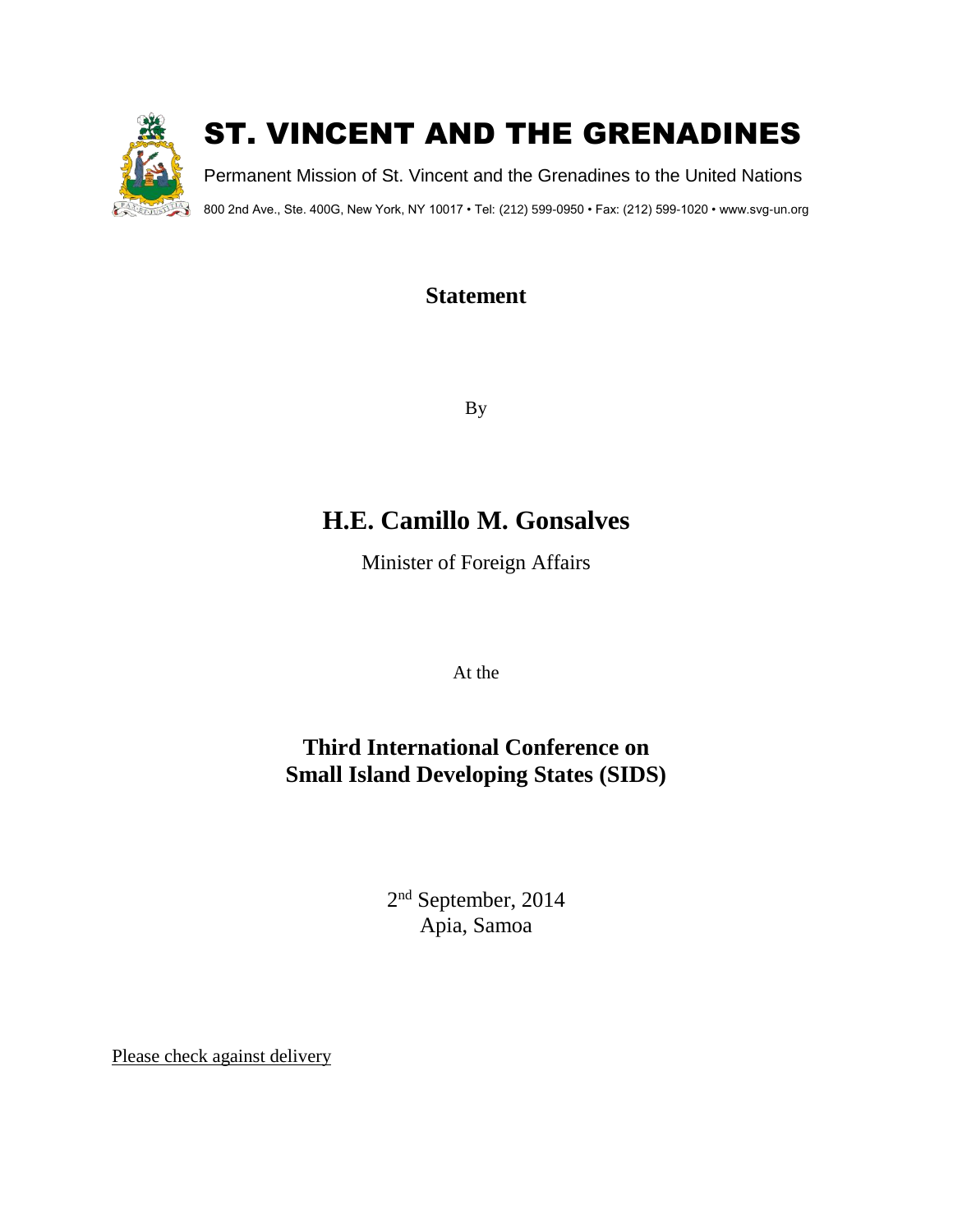Mr. President, Excellencies, Ladies and Gentlemen:

In 1967, the then-Secretary General of the United Nations gave voice to the concerns of large nations and great powers regarding the place of small and island states in international affairs. Identifying so-called 'microstates' like Nauru by name, the Secretary General stated "*it appears desirable that a distinction be made between the right to independence and the question of full membership in the United Nations*." He fretted that the participation of small and island states in the business of the UN "*may lead to a weakening of the United Nations itself*," and he recommended that our engagement be limited to interactions with specialized bodies, or, at best, observer status in the General Assembly.

Today, much has changed. The Alliance of Small Island States (AOSIS) boasts 37 full members of the UN, comprising one-fifth of the General Assembly. The sixty million inhabitants of our Small Island Developing States represent the cultural, biological, historical, geographic, ethnic and socioeconomic diversity of the world itself. Twenty-seven of AOSIS' 37 UN members have populations of under one million, and 17 of us have fewer than 250,000 citizens. Yet, despite our size, the contributions of small states have proven to be, in the words of former Secretary General Kofi Annan, "*the very glue of progressive international cooperation for the common good*."

However, the initial indifference, paternalism and outright antipathy towards our states continue to lurk beneath the thin veneer of diplomatic formalities. The erroneous view that Small Island States should be observers, and not participants, in important matters of international relations is self-evident in our underrepresentation or outright exclusion from the inner sancta of decision-making bodies on international security, economic cooperation, development finance or sustainable development. It is evident here today, in the deeply disappointing absence of high-level representation from many large and developed nations. Their absence has largely left us to talk among ourselves, to preach to the choir, at what is a vitally important international Conference. These slights beg the question of whether some powerful states would prefer that we subsist as full members of the UN in name only, enjoying the legal fiction of sovereign equality, while remaining observers to a geopolitical drama in which we can neither meaningfully act nor contribute to scripting the outcomes.

This week, surrounded by the vast cultural, natural and human wealth of the Independent State of Samoa, this generous and welcoming exemplar of a unique Polynesian civilisation that is at once ancient and modern, we shall reject those jaundiced perspectives and state with clarity and confidence that our time is now. Not for an episodic, once-per-decade engagement, but for a sustained and sincere restructuring of an outmoded one-size-fits-all approach that serves to diminish our nobility and retard our developmental aspirations.

#### Mr. President,

By almost any measure, the developing powerhouses of India and China are wealthier and more economically powerful than Saint Vincent and the Grenadines, or any other Caribbean state. The lone dissenting metric is that of per capita GDP, which implausibly suggests that my country is either as rich as, or exponentially wealthier than, those global heavyweights. The obvious incongruity of such data should disqualify it as a measure of national wealth and resilience in the Small Island context. Yet it is precisely this measure that misleadingly labels many Caribbean states as middle- or high-income countries – a label that places us beyond the scope of many types of debt relief and concessionary financing.

As others before me have said, the practice of using of per capita GDP as a obstacle to any form of developmental assistance or relief to Small Island Developing States must end immediately. Stripped of context, per capita GDP fails to capture the obvious vulnerabilities and developmental hurdles that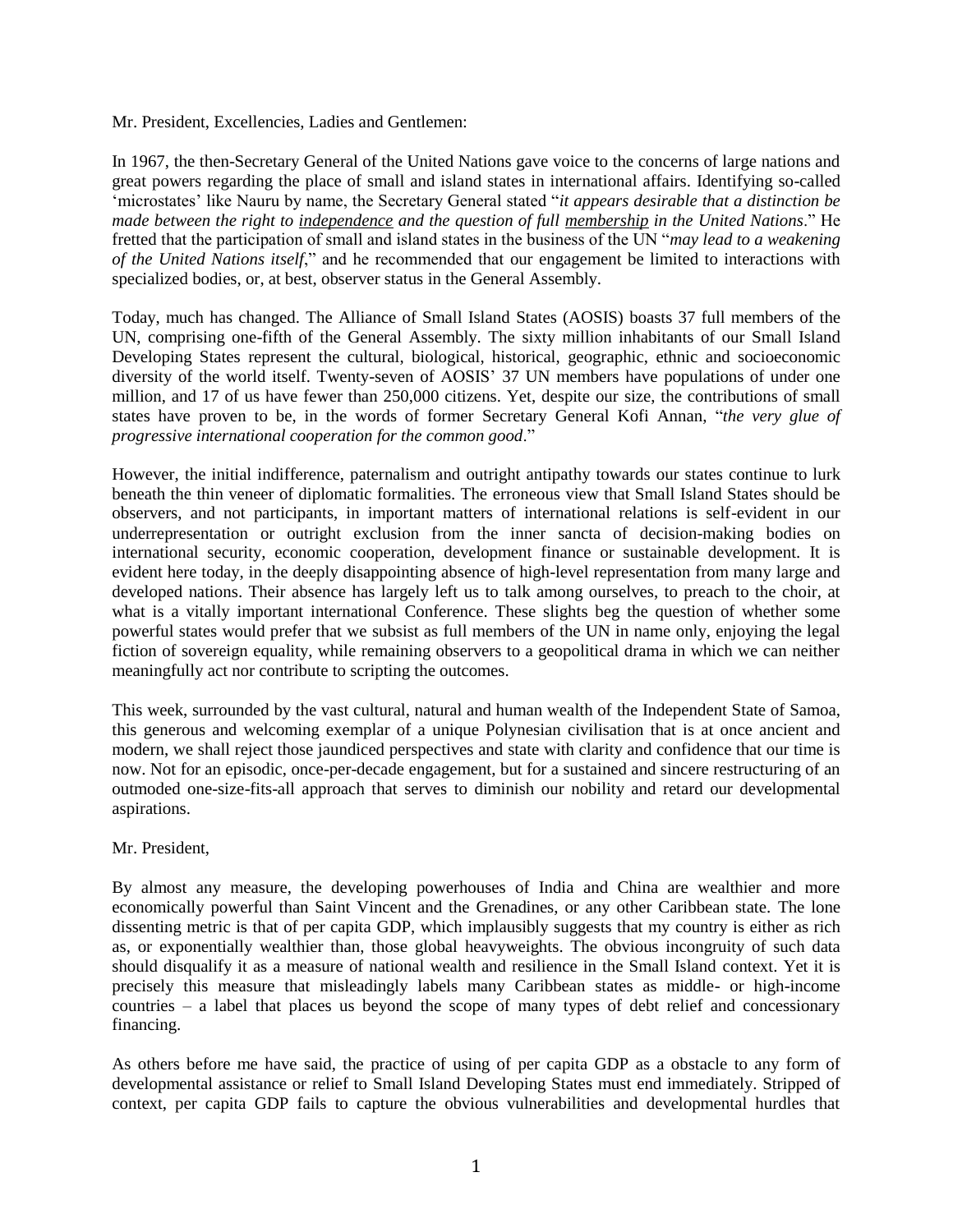confront us on a daily basis. Any serious analysis of our economic and developmental health must include structured evaluations of our vulnerability and resilience. It is only then that a truer picture of our needs and possibilities can emerge. The time for such a reform is now.

Similarly, the related realities of our existing debt burdens require urgent corrective attention. Our developmental aspirations and manoeuvres are straightjacketed by an acute absence of fiscal space. How can we address myriad climate challenges, the transition to modern modes of production, the adoption of renewable energy, the strengthening of our social safety nets, or the equipping of our citizens to meet tomorrow's challenges, while managing a debt burden that is among the highest in the world? Debt forgiveness, debt for climate swaps, and debt relief based on the magnitude of exogenous shocks are unavoidable elements of any serious SIDS-centred development discussion.

The myopic refusal of International Financial Institutions and their funders to squarely confront SIDS' debt burdens can only yield disastrous consequences. Our steady developmental progress will be halted, and reversed, unless there is international cooperation to lighten the Sisyphean boulder of debt that we have been condemned to push ever uphill. Debt restructuring – not structural adjustment – is the urgent requirement of SIDS' economies in the wake of the global financial crisis. The time for such restructuring is now.

#### Mr. President,

While Caribbean SIDS have, by and large, been experiencing anaemic post-crisis growth, our GDPs have been battered with regularity and ferocity by the impacts of climate change. Over the last four years, Saint Vincent and the Grenadines experienced four distinct climate anomalies – from flood to drought to hurricane – each of which produced double-digit hits to our GDP. Last December, three hours of unseasonable flooding caused loss and damage amounting to 17% of our Gross Domestic Product.

We are, frankly, tired of telling major emitters that climate change is an urgent problem. An existential problem. The defining challenge of our times. We are tired because the response to our alarms has been hollow promises, crocodile tears, and studied indifference to the root causes of our distress. To date, the response of major emitters amounts to a reckless and criminal disregard of the consequences and obligations of their actions. Their continuing refusal to meaningfully mitigate their emissions constitutes an act of aggression and climate warfare against Small Island States and our populations. This year, SIDS call for real and substantial commitments of climate financing for mitigation and adaptation. Next year, we demand and expect firm and legally binding commitments to emissions targets that will ensure our continued existence. We have neither the time nor the patience to be further insulted and endangered by excuses or inaction. The time to conclude our global dithering on climate change is now.

#### Mr. President,

This Conference is wisely convened under the theme of partnerships. That theme implicitly recognises that many of the challenges facing SIDS exist beyond our borders, and that the solutions to these challenges require transnational and multi-stakeholder cooperation. Saint Vincent and the Grenadines is heartened by the robust presence of civil society, private sector entities and specialised agencies at this Conference. Your attendance, and your willingness to support our goals, is an indispensible component of SIDS' developmental progress.

But the word "*partnerships*" does not and cannot replace words like "*commitments*" and "*obligations*." Developed partners that have made repeated commitments to development assistance targets cannot extricate themselves from those obligations by talismanic incantations of the word "partnership." The welcome, necessary and desirable partnerships with new private and public actors must build upon – but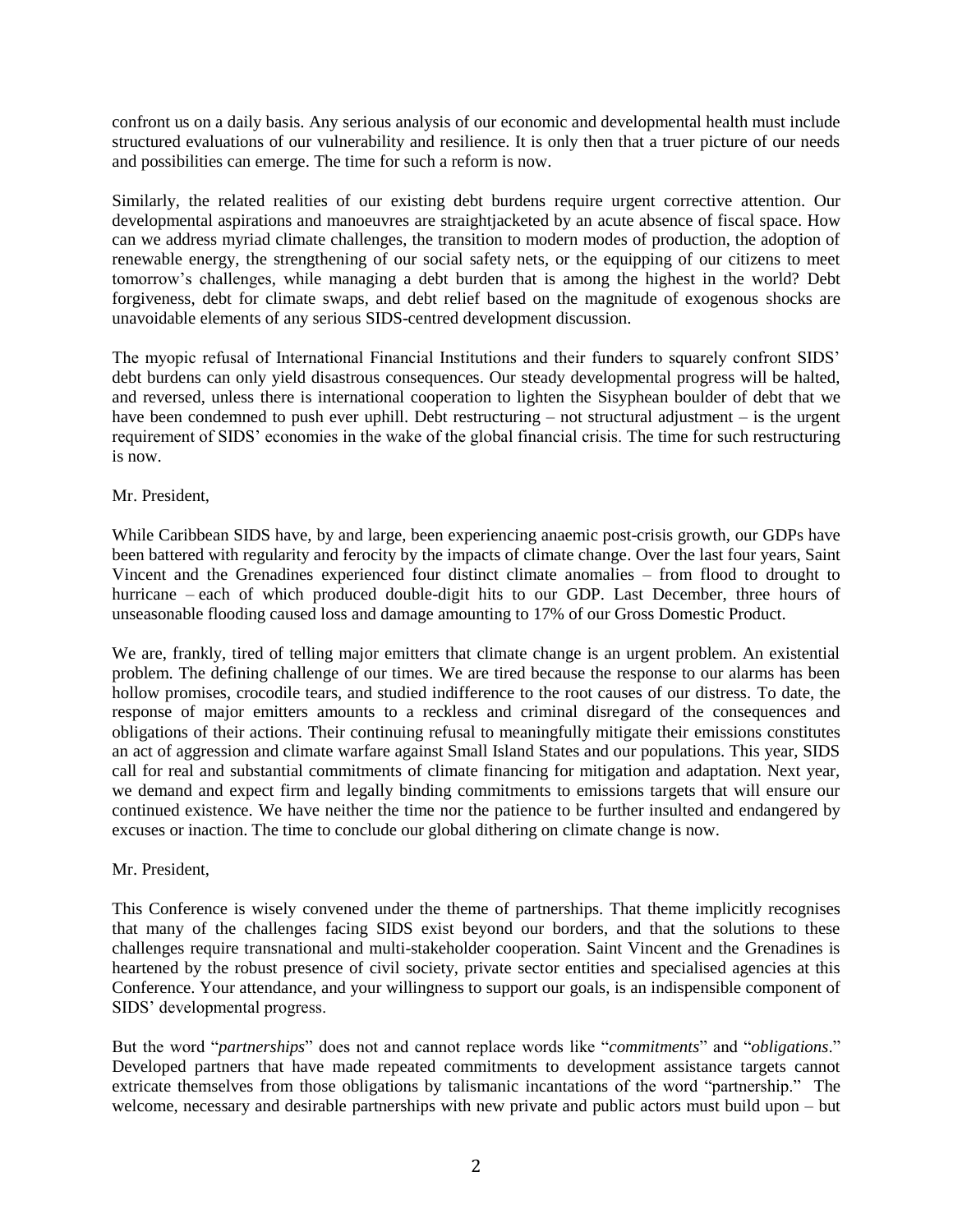not replace – the bedrock commitments upon which all North-South development cooperation is based. Financing for Development remains for us an unfulfilled promise, and an unmet Millennium Development Goal. As we contemplate the contours of post-2015 development cooperation, let us not forget the pressing need for longstanding commitments to be met. The time for the fulfilment of those promises is now.

At the same time, we are optimistic that civil society, specialised agencies, and mutually beneficial partnerships with the private sector hold immense promise for real and rapid progress in areas as diverse as marine conservation, affordable renewable energy, and the rollout of revolutionary innovations in Information Communication Technology. Together, in mutually respectful partnership, SIDS are a fertile frontier and proving ground for profitable and transformative initiatives. Rest assured, SIDS like Saint Vincent and the Grenadines are open to ideas and open for business.

#### Mr. President,

Over four decades removed from the initial hand wringing about the place of small and island states in the international community, our ability to survive and thrive in the most difficult of circumstances has repeatedly confounded naysayers and challenged the mouldy conventional wisdom of great power politics. In a geopolitical and financial architecture designed before our decolonization, and solicitous of size, economic wealth, or military might, our very existence is a rebuke to those who first questioned our viability and then doubted our ability to navigate a rapidly globalising world. Our developmental path is people centred. It is creative. It has much to teach the world about respect for the environment, racial and ethnic harmony, and unstinting faith in the limitless potential of our populations. Our challenges are many, but they are not insurmountable. They require only a willingness to understand our unique characteristics, our vulnerabilities, and our limitless possibilities; while maintaing a strong commitment to implement joint actions in accordance with those understandings.

To those trapped in the belief that more weapons are the answer to conflict, that more debt is the answer to poverty, or that more time is the answer to urgent climate crises, we say that there is another way. It is the way of solidarity, genuine cooperation, and full understanding of the needs, peculiarities and contributions of each member of our global family. It is the way of honouring our sovereignty and legitimacy as equals on the international stage, and as irreplaceable manifestations of distinct and authentic civilisations. The time for that other way is now.

#### Mr. President,

There is a final, fundamental, point to be made: because of our openness and small size, the fortunes of SIDS are reflective of, and responsive to the economic and developmental health of our global architectures in a way that no other group of states can claim. We are the barometer – the canary in the mineshaft – of the global economy and environment. Our development is not simply a discrete regional issue; it is inextricably intertwined and mutually dependent upon global development. As goes the world, so go the SIDS. And vice-versa.

John Donne, a 17<sup>th</sup> Century poet, is probably best known today for his "Meditation XVII" which begins with the famous words "*No man is an island...*" The modern realities of our global village have shaped Donne's 17<sup>th</sup> Century meditations into a 21<sup>st</sup> Century geopolitical truth. Today, no *island* is an island. The waters that surround our shores offer neither solace nor security from myriad external maladies. We are innocent to the whims and winds of distant actors and events, but they affect us nonetheless. However, the challenges we face are not ours to face alone. With that in mind, it is apt that I conclude by revisiting the words of Donne's "Meditation," in the context of the theme of this Conference, and the relationship between SIDS and our development partners: